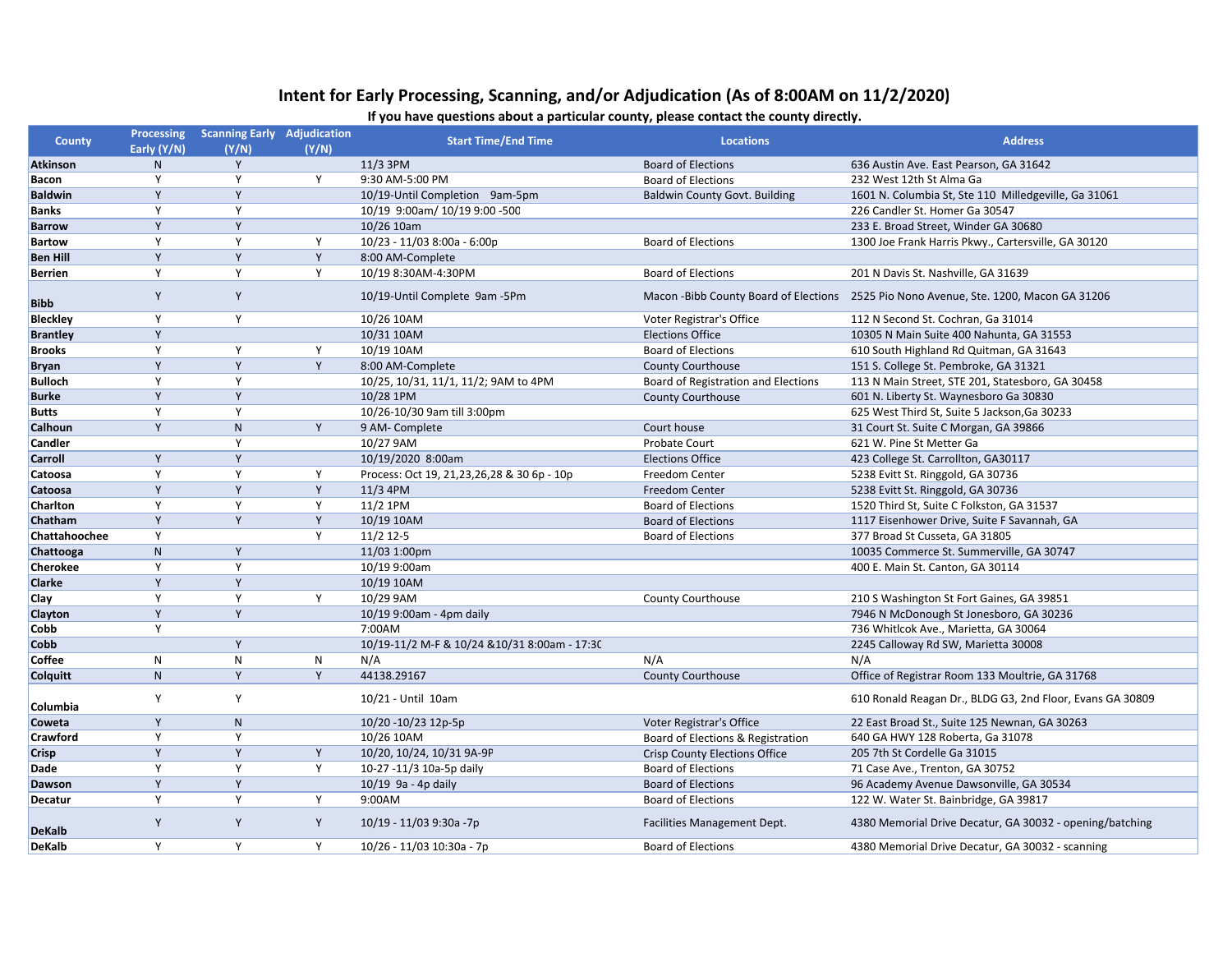| <b>Dooly</b>     | Y              |              |            | 11/3 2PM-7PM                                                                               | <b>Vienna Voting Precinct</b>          | 402 Hawkinsville Rd Vienna Ga 31092                                                     |
|------------------|----------------|--------------|------------|--------------------------------------------------------------------------------------------|----------------------------------------|-----------------------------------------------------------------------------------------|
| Douglas          | Y              | Y            |            | 10/19 8:00am                                                                               | Deer Lick Park                         | 2105 Mack Rd. Douglasville, GA 30135                                                    |
| Early            | Y              | Y            | Y          | 10 AM - Complete                                                                           | <b>Board of Elections</b>              | 17 McDonald Ave. Blakely, GA 39823                                                      |
| <b>Effingham</b> | Y              | Y            |            | 10/20 - 9:00AM                                                                             | <b>Board of Elections</b>              | 284 Ga Hwy 1195 Springfield Ga 31329                                                    |
| <b>Elbert</b>    |                | Y            |            | 10/21 9:00am                                                                               | <b>Registrars Office</b>               | 45 Forest Avenue, Elbeton GA 30635                                                      |
| <b>Emanuel</b>   | Y              |              |            | 10/29 5:15PM-10PM                                                                          | <b>Elections Office</b>                | 105 S. Main St. Swainsboro, Ga 30401                                                    |
| <b>Evans</b>     | Y              |              |            | 10/26-11/02 8am-5pm                                                                        | <b>Elections Office</b>                | 201 Freeman St. Ste 9 Claxton, Ga 30417                                                 |
| Fannin           | Y              | N            | N          | 11/2/2020                                                                                  | <b>Board of Elections</b>              | 400 W Main St Suite 301 Blue Ridge, GA 30513                                            |
| Fayette          | $\mathsf Y$    | Y            |            | 10/19 - 11/06 8am - 5pm                                                                    | <b>Board of Elections</b>              | 140 Stonewall Ave, West Suite 208 Fayetteville, GA 300214                               |
| Floyd            | Y              | Y            |            | 10/22 - 10/31 9am-5pm                                                                      | <b>Board of Elections</b>              | 12 E. 4th Ave. Suite 20 Rome, GA 30162                                                  |
| Forsyth          | Y              | Y            | Y          | 10/20 - 11/02 10a - 6p                                                                     | <b>Board of Elections</b>              | 1201 Sawnee Drive Cumming, GA 30040                                                     |
|                  |                |              |            |                                                                                            | Franklin County Board of Elections and |                                                                                         |
| <b>Franklin</b>  | Y              | Y            |            | 10/26-10/29 9am - 1pm                                                                      | <b>Registrations Office</b>            | 7850 Royston Rd Carnesville, GA 30521                                                   |
| <b>Fulton</b>    | Y              | Y            | <b>TBA</b> | 10/19 - 11/6 8:30am - 5:00pm                                                               |                                        | 1 State Farm Dr. NW Atlanta, GA 30303 6th floor                                         |
| Gilmer           | Y              | N            | Y          | 10/27 - 10/30 5:00 - TBD                                                                   | <b>Board of Elections</b>              | 1 Broad St. Suite 204 Ellijay, GA 30540                                                 |
| Glascock         | Y              | Y            |            | $11/22$ pm                                                                                 | <b>Glascock County Courthouse</b>      | 62 East Main St Gibson GA 30810                                                         |
| Glynn            | Y              | Y            | Y          | 10/28 9AM                                                                                  | <b>Board of Elections</b>              | 1815 Gloucester St. Brunswick, GA 31520                                                 |
| Gordon           | Y              | $\mathsf{N}$ | Y          | 10/26 - 11/02 9a-5p weekdays only                                                          | <b>Gordon County Elections</b>         | 101 S Piedmont Street, Calhoun GA 30701                                                 |
| Grady            | $\mathsf{N}$   | Y            |            | 10/19, 10/21, 10/22 - 5PM-8PM                                                              | County Courthouse                      | 250 N BROAD STREET, SUITE 1 CAIRO, GA 39828                                             |
| Greene           | Y              | Y            |            | 10/31 10am-4pm                                                                             | <b>Greene County BOER</b>              | 1180 C. Weldon Smith Dr., Ste 120 Greensboro, GA 30642                                  |
| Gwinnett         | Y              | Y            | Y          | 10/19 - 11/02 9a-11p                                                                       | <b>Gwinnett County Elections</b>       | 455 Grayson Hwy Suite 200 Lawrenceville, GA 30046                                       |
| Habersham        | Y              |              |            | 10/19 Until Complete                                                                       |                                        | 130 Jacob's Way Clarkesville, GA 30523                                                  |
| Hall             | Y              | Y            | Y          | 10/19 Noon                                                                                 |                                        | 2875 Browns Bridge Rd Gainesville Ga 30504                                              |
| Hancock          | $\mathsf Y$    | Y            |            | 10/26 5:00PM                                                                               | Hacock County BOER Office              | 9091 E. Broad Street, Sparta Ga 31087                                                   |
| Haralson         | Y              | N            |            | 10/19 -11/3 9a-5p                                                                          | Haralson County Courthouse             | 1148 GA Hwy 120 Buchanan, GA 30113                                                      |
| Hart             | Y              |              |            | 10/26-11/02 9:00 am                                                                        |                                        | 182 Cade St, Ste C, Hartwell, GA 30643                                                  |
| Heard            | Y              | Y            |            | 11/02/2020 1:00pm                                                                          | <b>Heard County Courthouse</b>         | 215 E. Court Square Franklin, GA 30217                                                  |
| Henry            | Y              | Y            |            | 10/19 8am                                                                                  |                                        | 40 Atlanta Street, McDonough GA 30253                                                   |
| Houston          | Y              | Y            | Y          | 10/19-10/30, 11/2-11/3 7 am, 8:30-5, 9-4, 8:30-5                                           | <b>Board of Elections</b>              | 801 Main St. Perry Ga 31069                                                             |
| Irwin            | $\overline{Y}$ | Y            | Y          | 11/3/2020 Until Complete                                                                   | <b>Board of Elections</b>              | 5070 N. Irwin Aeve Ocilla, GA 31774                                                     |
| Jackson          | $\mathsf{N}$   | Y            |            | 10/26 10am                                                                                 |                                        | 441 Gordon Street, Jefferson GA 30549                                                   |
| Jasper           | $\mathsf Y$    |              |            | 11/2-11/3 10am                                                                             | Jasper County Courthouse               | 126 West Greene St., Suite 3 Monticello, GA 31064                                       |
|                  |                |              |            | 10/19 9AM-Until Complete, 10/26 9am-until complete                                         |                                        |                                                                                         |
| Jefferson        | Y              | Y            |            | ,11/3 10AM                                                                                 | <b>Board of Elections</b>              | 415 Greent St Louisville, Ga                                                            |
| <b>Jenkins</b>   | Y              |              |            | 10/20 9-5, 10/22 2-5, 10/27 9-12, 11/2 9-12, 11/3 4-6:3( Probate Court - Registrars office |                                        | 611 East Winthrope Ave Millen, Ga 30442                                                 |
| Johnson          | Y              | Y            |            | 11/3 12PM-Complete                                                                         | <b>Elections Office</b>                | 2484 W. ELM St. Wrightsville Ga 31096                                                   |
| Jones            | $\mathsf Y$    | Y            |            | 10/26 - Until                                                                              | Jones County Government Center         | 166 Industrial Blvd, Gray GA 31032                                                      |
| Lamar            | Y              | Y            |            | 1026 9am - 5pm                                                                             |                                        | 408 Thomaston Street, Suite D, Barnesville GA 30204                                     |
| Lanier           | Y              | Y            | Y          | 10/19 9 AM-4PM                                                                             | <b>Board of Elections</b>              | 162 W Thigpen Ave Suite C Lakeland, GA 31635                                            |
| Laurens          | Y              |              |            | 10/30 9AM                                                                                  | <b>Board of Elections</b>              | 117 E Jackson St. Suite A Dublin, Ga 31021                                              |
| Lee              | Y              | Y            | Y          | 10/24, 10/28, 10/29-9AM to 5PM                                                             | <b>Board of Elections</b>              |                                                                                         |
| Liberty          | Y              | Y            | Y          | 21-Oct                                                                                     | <b>Board of Elections</b>              | 100 STARKSVILLE AVE, N Suite C, Leesburg, GA 31763<br>100 Main St. Hinesville, GA 31313 |
|                  | Y              | Y            |            | 10/19 5:00PM                                                                               |                                        |                                                                                         |
| Lincoln          | Y              | Y            | Y          | $11/2 - 10:00AM$                                                                           | Lincoln Center                         | 160 May Avenue, Lincolnton, GA 30817                                                    |
| Long             | Y              | $\mathsf{N}$ |            |                                                                                            | <b>Board of Elections</b>              | 75 West Academy St. Ludowici, GA 31316                                                  |
| Lumpkin          | Y              |              |            | 10/26-10/30 9:00am-5pm/ 11/3 4pm-Until                                                     | <b>Board of Elections</b>              | 56 Short Street Dahlonega, GA 30533                                                     |
| Macon            | Y              | Y            |            | 11/3 3pm-complete                                                                          | <b>Macon County Annex</b>              | 100 Macon St. Oglethorpe ga                                                             |
| <b>Madison</b>   | Y              | Y            |            | 9 to 1 10/26-10/29 and 11/2 9 to 4                                                         |                                        | 94 Spring Lake Dr. Danielsville GA 30633                                                |
| <b>Marion</b>    | Y              | Y            |            | 10/27 10:AM-5PM, 11/3 2PM                                                                  | <b>Elections Office</b>                | 100 E. Burkhalter Ave Buena Vista, Ga 31803                                             |
| <b>McDuffie</b>  |                |              |            | 11/2 10AM                                                                                  | <b>Government Complex</b>              | 210 Railroad St, Thompson, GA 30824                                                     |
| McIntosh         | Y              | Y            | Y          | 11/3 3PM                                                                                   | <b>Board of Elections</b>              | 103 Jefferson St. Darien, GA 31305                                                      |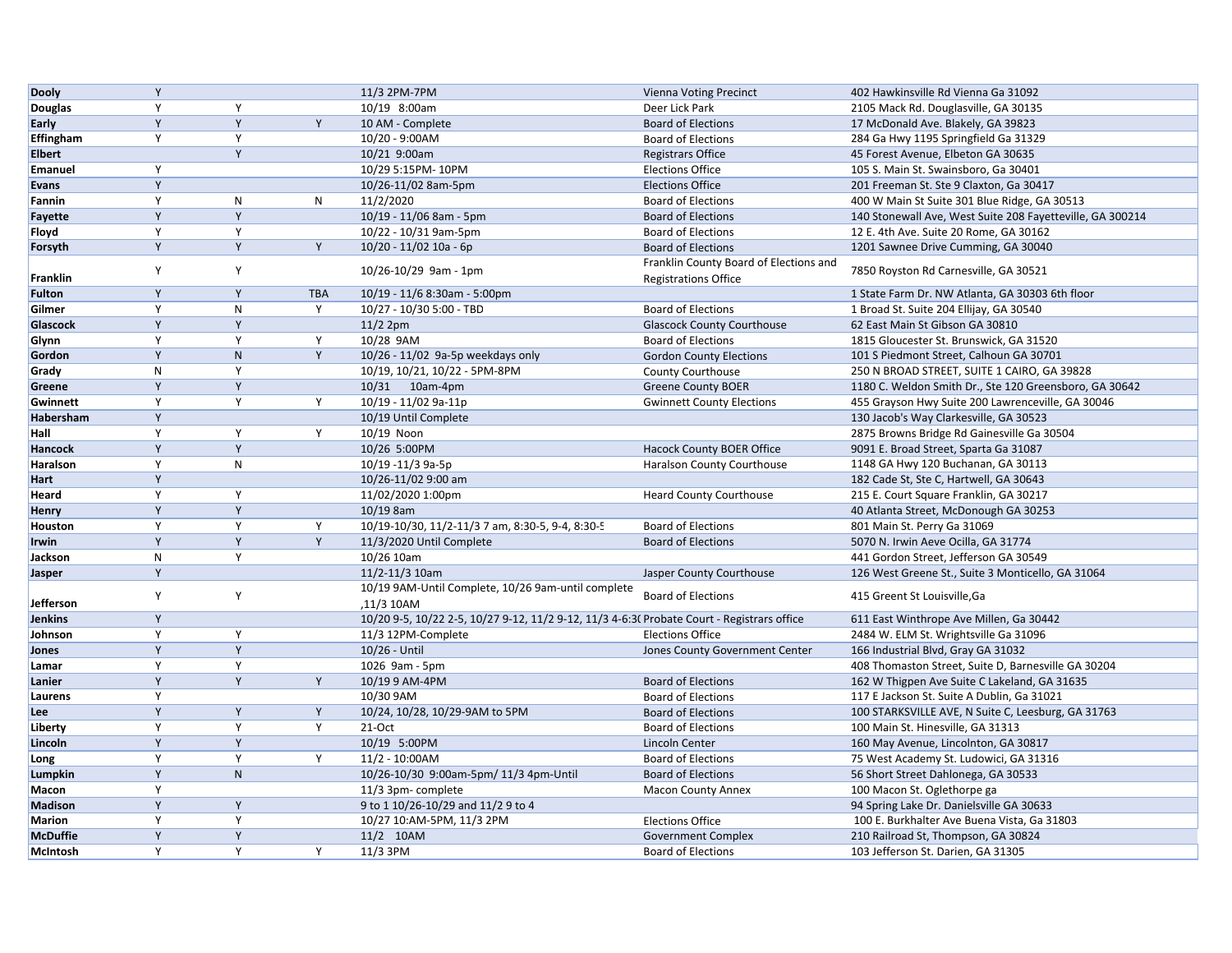| <b>Meriwether</b> | Y              |                           | Y         | 10/30 12:30 to 5:00; 11/2 12:30 to 5:00; 11/3 2:00 |                                   |                                                        |
|-------------------|----------------|---------------------------|-----------|----------------------------------------------------|-----------------------------------|--------------------------------------------------------|
| Miller            | $\mathsf{N}$   | Y                         |           | 11/2 8AM                                           | County Courthouse                 | 155 S 1st St. Colquitt, GA 39837                       |
| Mitchell          | Y              | Y                         | Y         | 10/20/2020                                         | <b>Board of Elections</b>         | 34 North Court Ave Camilla, GA 31730                   |
| Monroe            | Y              | $\mathsf{v}$              |           | 10/26-10-28 9:00AM                                 |                                   | 38 W. Main Street, Forsyth GA 31029                    |
| Montgomery        | Y              | Y                         | Y         | 11/2 & 11/3 9AM-5PM                                | Montgomery County Courthouse      | 4005 Railroad Ave MT. Vernon Ga 30445                  |
| Morgan            | Y              | Y                         |           | 10/26 - until complete 9am-3pm                     |                                   | 434 Hancock Street, Madison GA 30650                   |
| <b>Murray</b>     | Y              | ${\sf N}$                 |           | 10/19 12:00 noon - complete                        |                                   | 121 North 4th Ave Chatsworth, GA 30705                 |
| <b>Muscogee</b>   | Y              | Y                         | Y         | 10/19-11/3 10-5, 11/1-11/3 10-4                    | <b>Board of Elections</b>         | 3111 Citizens Way Columbus Ga 31906                    |
| <b>Newton</b>     | Y              | Y                         |           | 10/19/Until Done no weekends. 9am-4pm              | Newton County Admin Bldg          | 1113 Usher Street, Covington GA 30014                  |
| Oconee            | Y              |                           |           | Beginning 10/24 8:00am                             |                                   | 10 Court Street, Watkinsville, GA 30677                |
| Oglethorpe        | Y              | Y                         |           | 11/3/2020 8:00am                                   | <b>Board of Elections Office</b>  | 41 Fairground Road, Lexington Ga 30648                 |
| Paulding          | Y              | Y                         |           | 10/19 - 11/3 9am -4pm daily                        | <b>Board of Elections</b>         | 240 Constitution Blvd. Dallas, GA                      |
| Peach             | $\overline{Y}$ | Y                         | Y         | 11/3 7AM, 10/19-10/30 8-5 AM                       | <b>Board of Elections</b>         | 205 W. Church St. Fort Valley, Ga 31030                |
| Pickens           | Y              | ${\sf N}$                 | ${\sf N}$ | 10/27 - 10/30 9am - TBD                            | <b>Board of Elections</b>         | 50 N Main St Jasper, GA 30143                          |
| <b>Pike</b>       | Y              | Y                         |           | 9AM                                                |                                   | 81 Jackson St Zebulon GA 30295                         |
| Polk              | Y              | Y                         |           | 10/19 9:30am-5:00pm                                |                                   | 144 West Avenue, Suite D Cedartown, GA 30125           |
| Pulaski           | Y              | Y                         |           | 11/2 1PM                                           | Probate Court                     | 45 S Lumpkin St Hawkinsville, Ga 31036                 |
| Putnam            | Y              |                           |           |                                                    |                                   | 100 S. Jefferson Avenue, Suite 217, Eatonton, GA 31024 |
| Rabun             | Y              | Y                         |           | 11/2 9PM                                           |                                   | 18 Old Raco High Drive, Ste 105 Clayton GA 30525       |
| Richmond          | Y              | Y                         |           | 10/19-1030 10am to 4:00 pm                         |                                   | 2029 Lumpkin Rd Augusta, GA 30906                      |
| Rockdale          | Y              | Y                         |           | 10/19 9am                                          |                                   | 1261 Commercial Dr. SW. Suite B, Conyers GA 30094      |
|                   |                |                           |           | 10/29 9am                                          | Elections & Registration Office   | 47 N Pecan St. Ellaville, Ga 31806                     |
| <b>Schley</b>     | $\mathsf{v}$   |                           |           | 10/27 9am                                          |                                   |                                                        |
| Screven           | $\mathsf{y}$   | $\mathsf{v}$<br>${\sf N}$ | Y         |                                                    | <b>Board of Elections</b>         | 216 Mims Rd Rm 107 Sylvania, Ga 30467                  |
| Seminole          | Y              | $\mathsf{Y}$              |           | 10/29-10/30                                        | Court house                       | 200 SOUTH KNOX AVENUE Donalsonville, GA 39845          |
| <b>Spalding</b>   | $\mathsf Y$    |                           |           | 10/19 9am                                          | Elections and Voter Reg Office    | 825 Memorial Drive, Griffin GA 30223                   |
| <b>Stephens</b>   | Y              |                           | Y         | 10/20,10/26,10/30 - 5:15 pm                        |                                   | 37 W. Tugalo St., Toccoa GA 30577                      |
| Sumter            | Y              |                           |           | 10/28 & 11/2 8:30AM-4PM,                           |                                   |                                                        |
| <b>Talbot</b>     |                | Y                         |           | 10/26-10/30 5pm-7pm                                | <b>Elections Office</b>           | 188 Jackson Ave Talbotton Ga 31827                     |
| <b>Taliaferro</b> | ${\sf N}$      | N.                        |           |                                                    |                                   |                                                        |
| <b>Tattnall</b>   | Y              |                           |           | 11/2 8AM-7PM, 11/3 8AM-complete                    | <b>Elections Office</b>           | 114 W. Brazell St Reidsville, Ga                       |
| Telfair           | $\overline{Y}$ | Y                         | Y         | 11/2 4PM                                           | Court house                       | 19 E. Oak St. STE A McRae Helena Ga 31055              |
| <b>Terrell</b>    | Y              | Y                         | Υ         | 9 AM-5 PM                                          | <b>Board of Elections</b>         | 955 Forrester Dr. SEDawson, Georgia 39842              |
| <b>Thomas</b>     | Y              | Y                         | Y         | 9 AM-Complete                                      | <b>Board of Elections</b>         | 1402 E Jackson St. Thomasville, GA 31792               |
| Tift              | Y              | Y                         | Y         | 5:00PM                                             | <b>Board of Elections</b>         | 222 Chestnutt Ave Bldg B Tifton, GA 31794              |
| <b>Toombs</b>     | Y              | $\mathsf{v}$              |           | 10/19 5:30- complete, 10/26-10/28 5:30- complete   | Board of Elections & Registration | 125 W. Lincoln Ave. Lyons, Ga 30436                    |
|                   | Y              | Υ                         |           | 10/26 10:30am                                      | Towns County Bd of Elections      | 67 Lakeview Circle, Ste A Hiawassee, GA 30546          |
| Towns             |                |                           |           |                                                    | &Registrations                    |                                                        |
| <b>Troup</b>      | Y              | Y                         | Y         | $10/19$ 2p - 5-p                                   | <b>Board of Elections</b>         | 100 Ridley Ave. LaGrange, GA 30240                     |
| Truetlen          | Y              | Y                         |           | 10/19 8AM                                          | <b>Board of Elections</b>         | 650 Second St. Soperton Ga 30457                       |
| <b>Turner</b>     | Y              | Y                         | Y         | 10/21 1PM-5PM                                      | <b>Board of Elections</b>         | 1807 US HWY 41 N Sycamore, GA 31790                    |
| Twiggs            | Y              | Y                         |           | 11/2 10AM- Complete                                | <b>Twiggs County Court House</b>  | 425 Railroad St. North Jeffersonville, Ga 31044        |
| Union             | Y              | $\overline{N}$            |           | 10/29-30 9a -5p                                    |                                   | 76 Hunt Martin St., Blairsville, GA 30512              |
| Upson             | Y              | Y                         |           | 10/19 - 10:00AM                                    | <b>Board of Elections</b>         | 305 S Hightower St. Thomaston Ga 30286                 |
| Walker            | Y              | Y                         | Y         | 10/19 9am - 4pm                                    | <b>Board of Elections</b>         | 103 S. Duke St. LaFayette, GA 30728                    |
| Walton            | Y              | y                         |           | 10/19/2020 10AM                                    |                                   | 1110 E. Spring Str, Suite 100, Monroe GA 30655         |
| <b>Ware</b>       | Y              | Y                         | Y         | 11/02/2020 Until Complete                          | <b>Board of Elections</b>         | 408 Tebeau St. Waycross, GA 31501                      |
| Warren            | Y              |                           |           | 10/30 - 2:00PM                                     | Warren County Probate Court       | 521 Main Street, Warrenton GA 30828                    |
| Washington        | Y              | Y                         |           | 10/27-10/29 10AM-4PM daily                         | <b>Elections Office</b>           | 132 W Haynes St. Room 100 Sandersville Ga 31082        |
| Webster           | $\mathsf{N}$   | N                         | N         | N/A                                                | N/A                               | N/A                                                    |
| Wheeler           | Y              |                           |           | 11/2 9AM                                           | <b>Board of Elections</b>         | 18 McRae St. Alamo, Ga 30411                           |